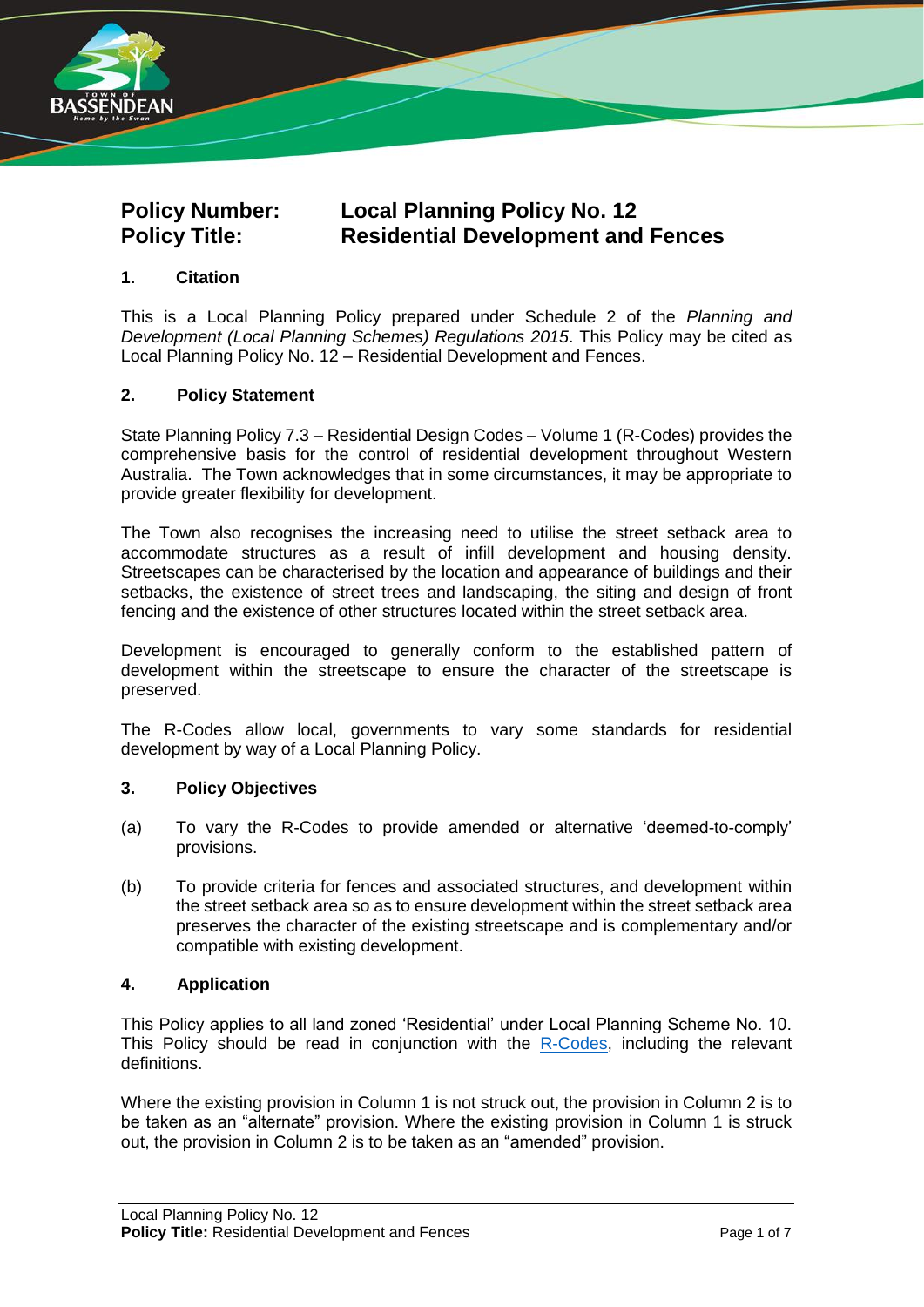## **5. Policy Requirements**

The identified deemed-to-comply provisions are amended so as to incorporate additional (alternate) standards as follows.

| <b>Column 1: Deemed-to-Comply</b><br><b>Provision</b> |                               |                                                                                                                                                                                                                           |                  |       | <b>Column 2: Amended / Alternate</b><br><b>Deemed-to-Comply Provision</b>                                                                                                               |
|-------------------------------------------------------|-------------------------------|---------------------------------------------------------------------------------------------------------------------------------------------------------------------------------------------------------------------------|------------------|-------|-----------------------------------------------------------------------------------------------------------------------------------------------------------------------------------------|
|                                                       |                               | C5.1.2 - Street setback                                                                                                                                                                                                   |                  |       |                                                                                                                                                                                         |
| C <sub>2.2</sub>                                      | <b>Buildings</b><br>secondary | the<br>back<br>from<br>set<br>street boundary<br>in<br>accordance with Table 1.                                                                                                                                           | C <sub>2.2</sub> |       | Patios, verandahs or equivalent<br>structures with a nil set back from<br>the secondary street boundary<br>where the structure:                                                         |
|                                                       |                               |                                                                                                                                                                                                                           |                  | (i)   | is not more than 10m in<br>length and 2.7m in height;                                                                                                                                   |
|                                                       |                               |                                                                                                                                                                                                                           |                  | (ii)  | located<br>behind<br>the<br>is.<br>primary street setback;<br>and                                                                                                                       |
|                                                       |                               |                                                                                                                                                                                                                           |                  | (iii) | has eaves, gutters<br>and<br>roofs set back at<br>least<br>450mm from the lot<br>boundary.                                                                                              |
|                                                       |                               | C5.2.1 – Setback of garages and carports                                                                                                                                                                                  |                  |       |                                                                                                                                                                                         |
| C1.2                                                  | where:                        | Carports set back in accordance<br>with the primary street setback<br>requirements of clause 5.1.2 C2.1<br>(i) except that the setback may be<br>reduced by up to 50 per cent of the<br>minimum setback stated in Table 1 | C1.2             |       | Carports set back so as to be<br>behind the street setback and/or no<br>closer to the street that the existing<br>dwelling on the lot, unless it<br>complies with all of the following: |
|                                                       | i.                            | the width of the carport<br>does not exceed 60 per<br>cent of the frontage;                                                                                                                                               |                  | i.    | the width of the carport<br>does not exceed 60 per<br>cent of the frontage;                                                                                                             |
|                                                       | ii.                           | the construction allows an<br>unobstructed view between<br>the dwelling and the street,<br>right-of-way or equivalent;<br>and                                                                                             |                  | ii.   | the construction allows an<br>unobstructed view between<br>dwelling<br>the<br>and<br>the<br>right-of-way<br>street,<br>or<br>equivalent;                                                |
|                                                       | iii.                          | the<br>carport<br>roof pitch,<br>colours and materials are<br>compatible<br>with<br>the<br>dwelling.                                                                                                                      |                  | iii.  | the<br>carport<br>roof pitch,<br>colours and<br>material are<br>the<br>the<br>same<br>as<br>dwelling; and                                                                               |
|                                                       |                               |                                                                                                                                                                                                                           |                  | iv.   | support columns shall be<br>the same brick as the<br>dwelling.                                                                                                                          |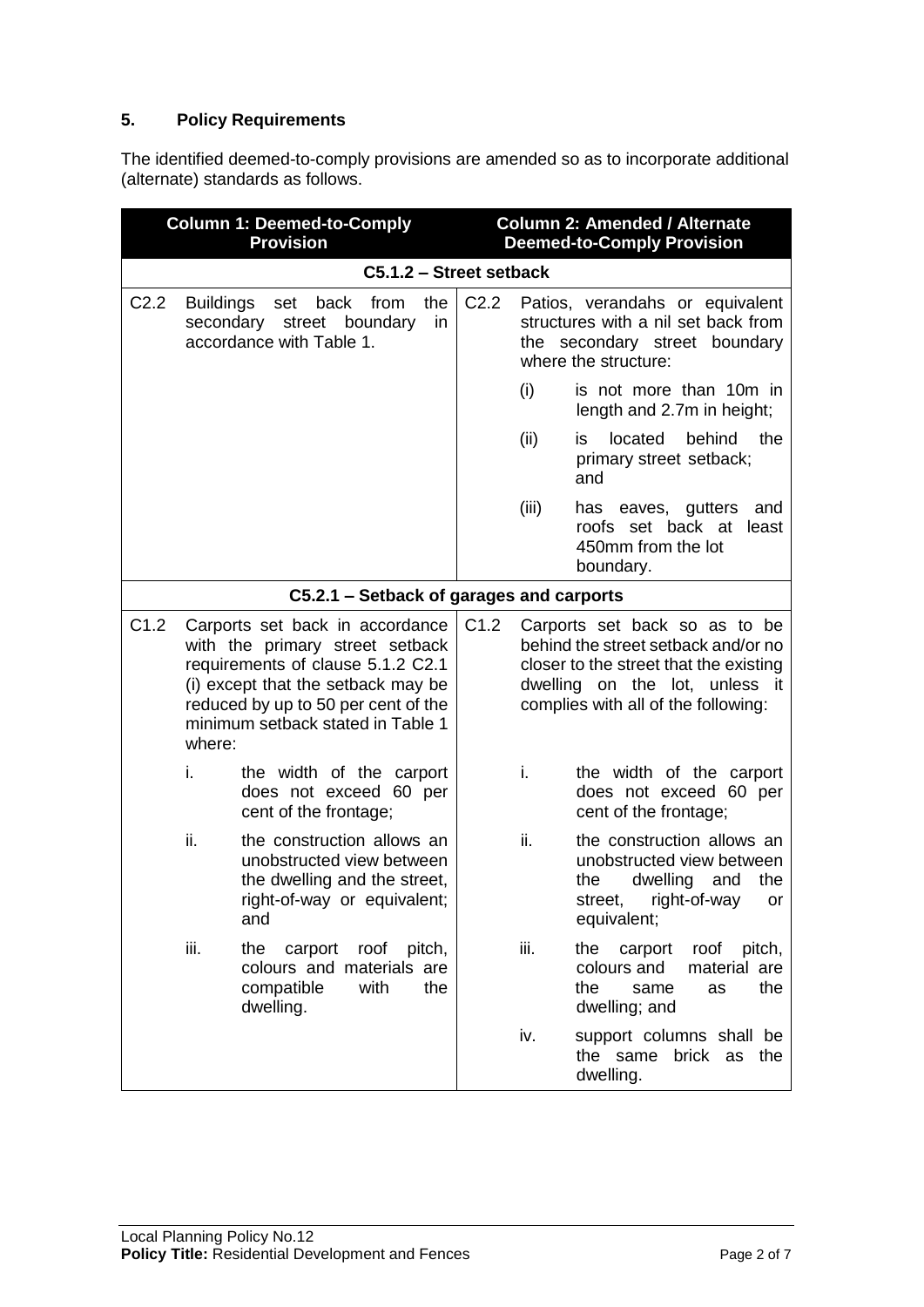| <b>Column 1: Deemed-to-Comply</b><br><b>Provision</b> |                                                                                                                                                                                                                                                                                                                                                                    |      |              | <b>Column 2: Amended / Alternate</b><br><b>Deemed-to-Comply Provision</b>                                                                                                                                                                                                                                                                                |
|-------------------------------------------------------|--------------------------------------------------------------------------------------------------------------------------------------------------------------------------------------------------------------------------------------------------------------------------------------------------------------------------------------------------------------------|------|--------------|----------------------------------------------------------------------------------------------------------------------------------------------------------------------------------------------------------------------------------------------------------------------------------------------------------------------------------------------------------|
|                                                       |                                                                                                                                                                                                                                                                                                                                                                    |      | V.           | any metal deck carport is<br>only the replacement of an<br>existing, approved<br>metal<br>deck carport structure, with<br>the new structure the same<br>size or smaller than the<br>existing.                                                                                                                                                            |
|                                                       |                                                                                                                                                                                                                                                                                                                                                                    |      | vi.          | the<br>carport<br>does<br>not<br>incorporate<br>enclosed<br>storerooms.                                                                                                                                                                                                                                                                                  |
| C1.4                                                  | Garages and carports set back<br>1.5m from a secondary street.                                                                                                                                                                                                                                                                                                     | C1.4 |              | Carports set back 1.0m from a<br>secondary street.                                                                                                                                                                                                                                                                                                       |
| C1.5                                                  | Carports within the street setback<br>area in accordance with clause<br>5.1.2 C2.1iii provided that the width<br>of the carport does not exceed 50<br>per cent of the frontage at the<br>building line and the construction<br>unobstructed<br>allows<br>view<br>an<br>between the dwelling and the<br>street, right-of-way or equivalent<br>(refer to Figure 8a). | C1.5 | allows       | Carports within the street setback<br>area in accordance with clause<br>5.1.2 C2.1iii provided that the width<br>of the carport does not exceed 50<br>per cent of the frontage at the<br>building line and the construction<br>unobstructed<br>view<br>an<br>between the dwelling and the<br>street, right-of-way or equivalent<br>(refer to Figure 8a). |
|                                                       | C5.2.4 - Street walls and fences                                                                                                                                                                                                                                                                                                                                   |      |              |                                                                                                                                                                                                                                                                                                                                                          |
| <del>C4:</del> —                                      | Front fences within the primary<br>street setback area that are visually<br>permeable above 1.2m of natural<br>ground level, measured from the<br>primary street side of the front<br>fence.                                                                                                                                                                       | C4:  | Fences<br>i. | within<br>street<br>frontage<br>setback areas are subject to:<br>Being visually permeable<br>above 1.2m in height where<br>located within the primary<br>setback<br>street<br>area,<br>measured from<br>natural<br>ground level on the street<br>side elevation of the fence;                                                                            |
|                                                       |                                                                                                                                                                                                                                                                                                                                                                    |      | ii.          | Fences must not exceed a<br>height of 1.8m. Where the<br>fence is erected over a<br>retaining wall, the height<br>shall be measured the base<br>of the retainer;                                                                                                                                                                                         |
|                                                       |                                                                                                                                                                                                                                                                                                                                                                    |      | iii.         | Fences<br>shall<br>be<br>not<br>constructed of fibre cement<br>sheeting;                                                                                                                                                                                                                                                                                 |
|                                                       |                                                                                                                                                                                                                                                                                                                                                                    |      | iv.          | Fences within the primary<br>street setback area shall<br>not be constructed of metal<br>sheeting;                                                                                                                                                                                                                                                       |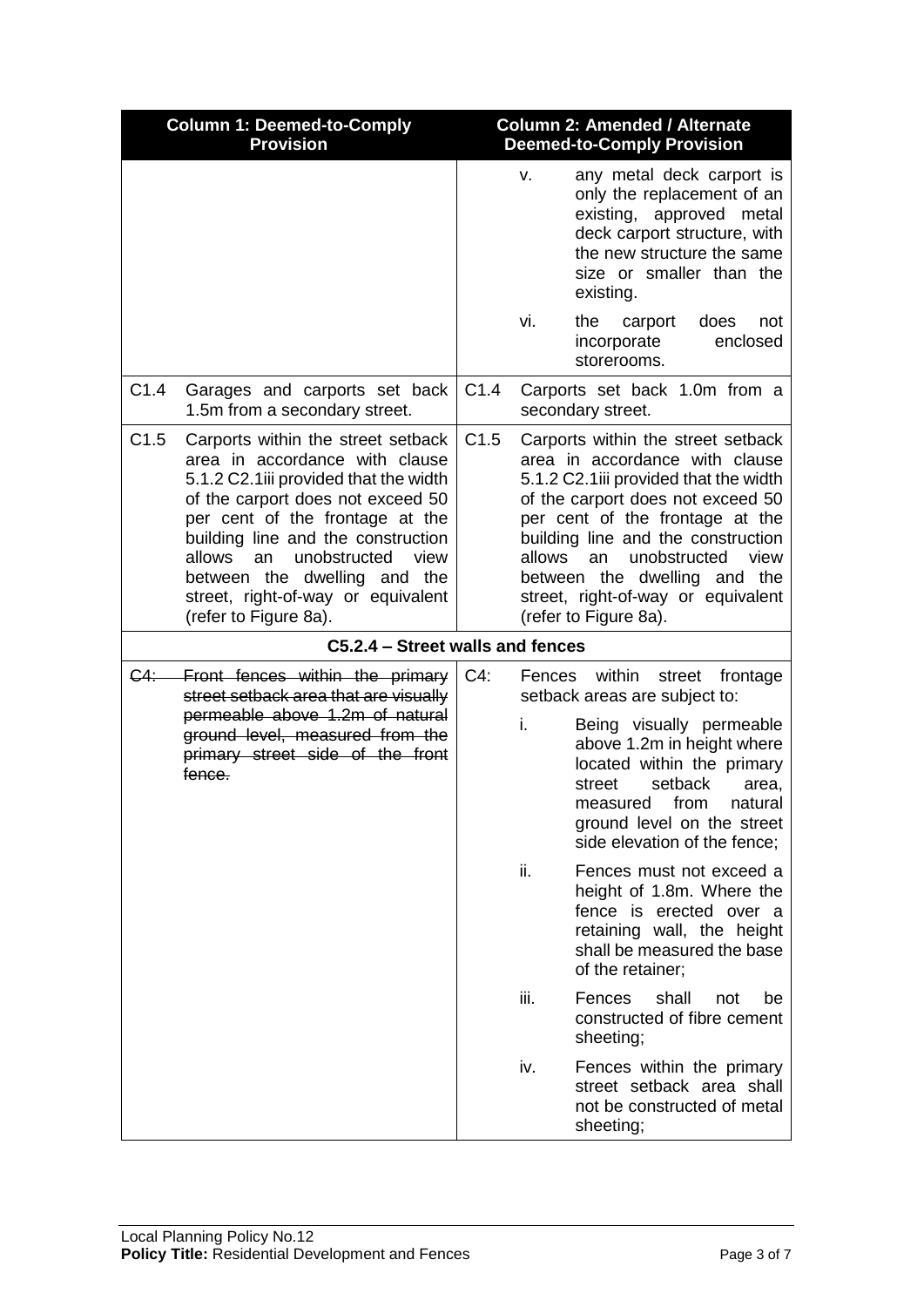|       | <b>Column 1: Deemed-to-Comply</b><br><b>Provision</b>                                                                                                                                                                                                                                                          |                                                                                                                        | <b>Column 2: Amended / Alternate</b><br><b>Deemed-to-Comply Provision</b> |                        |                                                                                                                                                                                                                                                                                                                                                                                                                     |
|-------|----------------------------------------------------------------------------------------------------------------------------------------------------------------------------------------------------------------------------------------------------------------------------------------------------------------|------------------------------------------------------------------------------------------------------------------------|---------------------------------------------------------------------------|------------------------|---------------------------------------------------------------------------------------------------------------------------------------------------------------------------------------------------------------------------------------------------------------------------------------------------------------------------------------------------------------------------------------------------------------------|
|       |                                                                                                                                                                                                                                                                                                                |                                                                                                                        |                                                                           | v.                     | Sheet metal fencing<br>to<br>secondary street setbacks<br>having capped protruding<br>edges; and                                                                                                                                                                                                                                                                                                                    |
|       |                                                                                                                                                                                                                                                                                                                |                                                                                                                        |                                                                           | vi.                    | within<br>Gates<br>the<br>street<br>setback<br>shall<br>be<br>area<br>visually permeable and not<br>open so as to swing into the<br>public realm.                                                                                                                                                                                                                                                                   |
|       |                                                                                                                                                                                                                                                                                                                | C5.3.1 - Outdoor Living Areas                                                                                          |                                                                           |                        |                                                                                                                                                                                                                                                                                                                                                                                                                     |
| C1.1: | An outdoor<br>provided:                                                                                                                                                                                                                                                                                        | living area to be                                                                                                      | C1.1:                                                                     | provided:              | An outdoor<br>living<br>area<br>to<br>be                                                                                                                                                                                                                                                                                                                                                                            |
|       | i.                                                                                                                                                                                                                                                                                                             | in accordance with Table 1:                                                                                            |                                                                           | İ.                     | in accordance with Table 1:                                                                                                                                                                                                                                                                                                                                                                                         |
|       | ii.                                                                                                                                                                                                                                                                                                            | behind the street setback<br>area;                                                                                     |                                                                           | ii.                    | where located within the<br>setback<br>street<br>area,<br>demarcated via the use of<br>paving and fencing to the<br>satisfaction of the Town.                                                                                                                                                                                                                                                                       |
|       | iii.                                                                                                                                                                                                                                                                                                           | directly accessible from a<br>primary living space of the<br>dwelling;                                                 |                                                                           | iii.                   | directly accessible from a<br>primary living space of the<br>dwelling,<br>unless<br>the<br>outdoor living area is for<br>existing<br>dwelling<br>an<br>being retained as part of<br>a subdivision;                                                                                                                                                                                                                  |
|       | iv.                                                                                                                                                                                                                                                                                                            | with a minimum length and<br>width dimension of 4m for<br>all areas that contribute to<br>the outdoor living area; and |                                                                           | iv.                    | with a minimum length and<br>width dimension of 4m for<br>all areas that contribute to<br>the outdoor living area; and                                                                                                                                                                                                                                                                                              |
|       | ٧.                                                                                                                                                                                                                                                                                                             | with no more than 50% of<br>required area<br>the<br>with<br>permanent roof cover.                                      |                                                                           | v.                     | with no more than 50% of<br>required area<br>the<br>with<br>permanent roof cover.                                                                                                                                                                                                                                                                                                                                   |
|       |                                                                                                                                                                                                                                                                                                                | C5.3.9 - Stormwater                                                                                                    |                                                                           |                        |                                                                                                                                                                                                                                                                                                                                                                                                                     |
| C9:   | All water draining from roofs,<br>driveways, communal streets and<br>other impermeable surfaces shall<br>directed<br>garden areas,<br>to<br>be<br>sumps or rainwater tanks within the<br>development site where climatic<br>and soil conditions allow for the<br>effective retention of stormwater<br>on-site. |                                                                                                                        | $C9$ :                                                                    | be<br>IS<br>connection | All water draining from roofs,<br>driveways, communal streets and<br>other impermeable surfaces shall<br>directed to garden areas,<br>sumps or rainwater tanks within the<br>development site where climatic<br>and soil conditions allow for the<br>effective retention of stormwater<br>on-site, or, where on-site retention<br>not possible,<br>an approved<br>Town's<br>to<br>the<br>stormwater infrastructure. |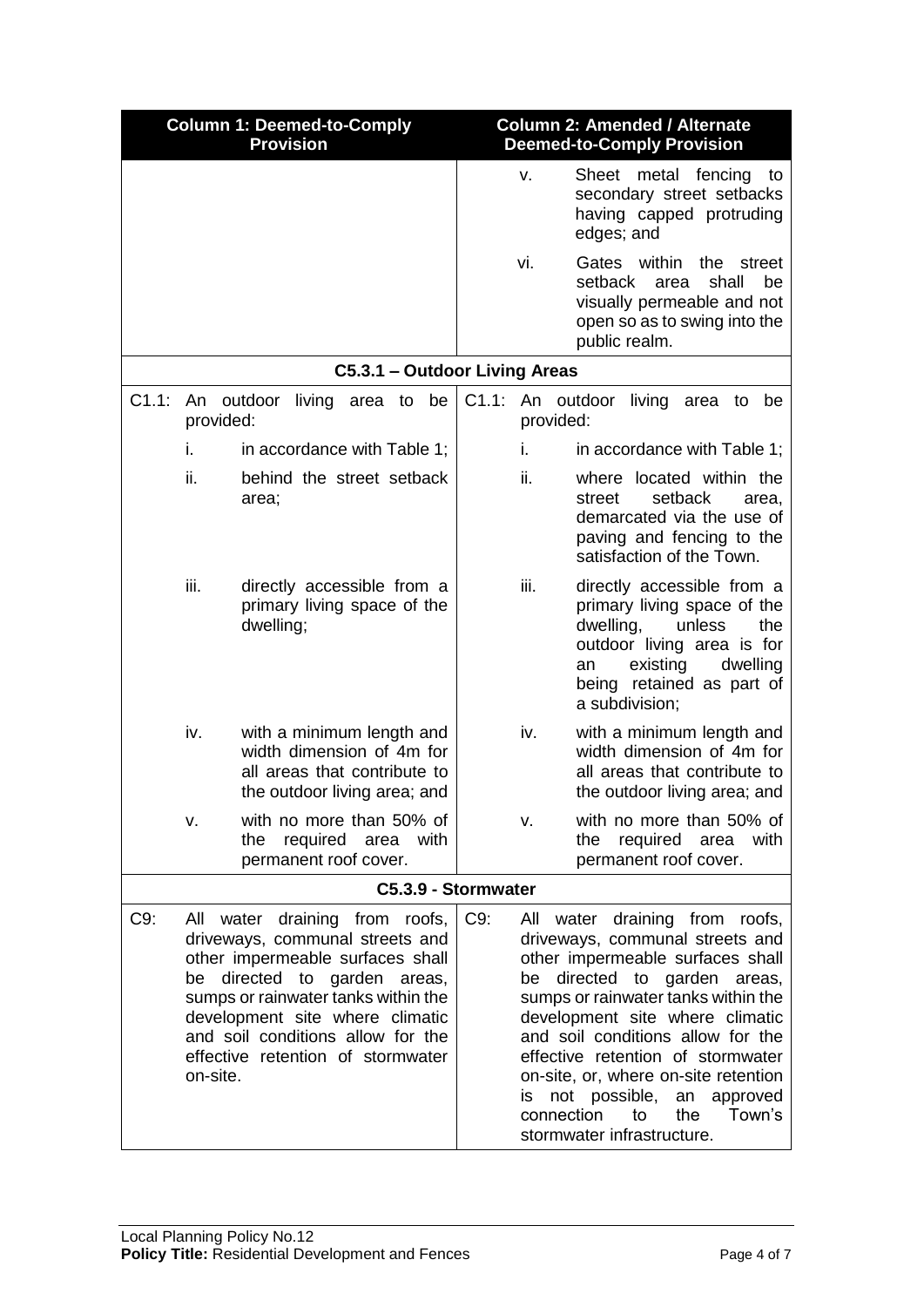|                                    | <b>Column 1: Deemed-to-Comply</b><br><b>Provision</b>                                                                                                 |                | <b>Column 2: Amended / Alternate</b><br><b>Deemed-to-Comply Provision</b>                                                                             |
|------------------------------------|-------------------------------------------------------------------------------------------------------------------------------------------------------|----------------|-------------------------------------------------------------------------------------------------------------------------------------------------------|
|                                    | C5.4.3 - Outbuildings                                                                                                                                 |                |                                                                                                                                                       |
| C <sub>3</sub>                     | Outbuildings associated with<br>- a<br>dwelling site address either:                                                                                  | C <sub>3</sub> | Outbuildings associated with a<br>dwelling site address either:                                                                                       |
|                                    | i.<br>standards for<br>the.<br>small<br>outbuildings<br>(A.<br>Small<br>outbuilding); or                                                              |                | standards for<br>the<br>small<br>İ.<br>outbuildings (A.<br>Small<br>outbuilding); or                                                                  |
|                                    | ii.<br>the standards for large and<br>multiple outbuildings<br>(B.<br>Large and multiple<br>outbuildings).                                            |                | the standards for large and<br>ii.<br>outbuildings (B.<br>multiple<br>and<br>multiple<br>Large<br>outbuildings).                                      |
|                                    | A. Small outbuilding                                                                                                                                  |                | A. Small outbuilding                                                                                                                                  |
| (i)                                | no more than one outbuilding per<br>dwelling site;                                                                                                    | (i)            | no more than one outbuilding per<br>dwelling site;                                                                                                    |
| (ii)                               | has no more than two boundary<br>walls;                                                                                                               | (ii)           | has no more than two boundary<br>walls;                                                                                                               |
| (iii)                              | does not exceed 10m <sup>2</sup> in area;                                                                                                             | (iii)          | does not exceed 10m <sup>2</sup> in area;                                                                                                             |
| (iv)                               | does not exceed a wall and ridge<br>height of 2.7m;                                                                                                   | (iv)           | does not exceed a wall and ridge<br>height of 2.7m;                                                                                                   |
| (v)                                | not located within the primary or<br>secondary street setback area; and                                                                               | (v)            | where located within the primary or<br>secondary street setback area:                                                                                 |
|                                    |                                                                                                                                                       |                | located behind or to the<br>İ.<br>of<br>the<br>side<br>existing<br>dwelling on the lot; and                                                           |
|                                    |                                                                                                                                                       |                | ii.<br>outbuilding<br>the<br>roof<br>colours<br>pitch,<br>and<br>the<br>materials<br>are<br>same as the<br>dwelling.                                  |
| (vi)                               | does not reduce open space and<br>outdoor living area requirements in<br>Table 1.                                                                     | (vi)           | does not reduce open space and<br>outdoor living area requirements in<br>Table 1.                                                                     |
| B. Large and multiple outbuildings |                                                                                                                                                       |                | B. Large and multiple outbuildings                                                                                                                    |
| (i)                                | individually or collectively does not<br>exceed 60m <sup>2</sup> in area or 10 per cent<br>in aggregate of the site area,<br>whichever is the lesser; | (i)            | individually or collectively does not<br>exceed 60m <sup>2</sup> in area or 10 per cent<br>in aggregate of the site area,<br>whichever is the lesser; |
| (ii)                               | set back in accordance with Table<br>2a;                                                                                                              | (ii)           | set back in accordance with Table<br>2a;                                                                                                              |
| (iii)                              | does not exceed a wall height of<br>2.4m;                                                                                                             | (iii)          | does not exceed a wall height of<br>2.4m;                                                                                                             |
| (v)                                | not located within the primary or<br>secondary street setback area; and                                                                               | (v)            | where located within the primary or<br>secondary street setback area:                                                                                 |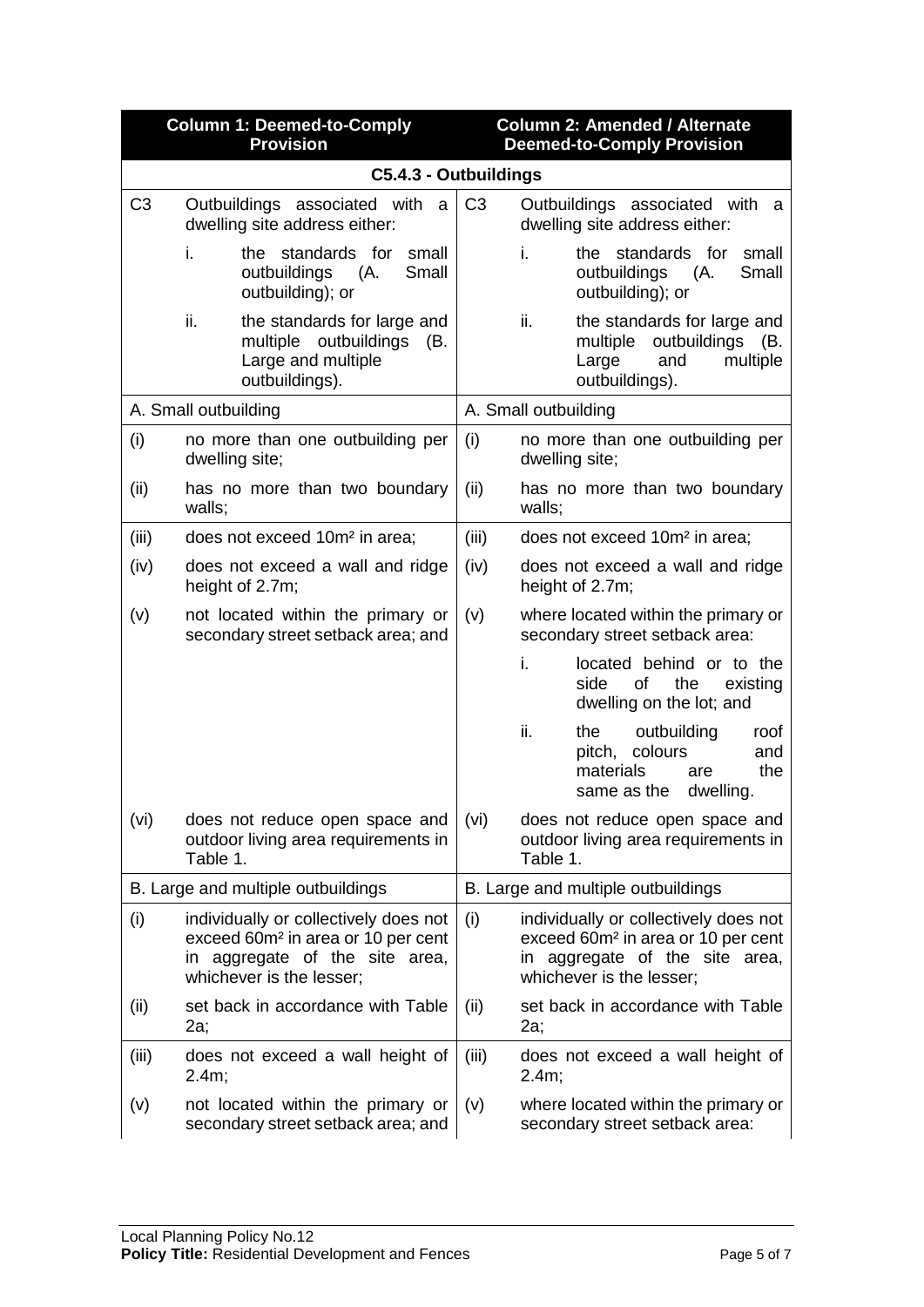|                | <b>Column 1: Deemed-to-Comply</b><br><b>Provision</b>                              |                                                                                                                                                     |                |                                                                                    | <b>Column 2: Amended / Alternate</b><br><b>Deemed-to-Comply Provision</b>                                                                                                                                                      |
|----------------|------------------------------------------------------------------------------------|-----------------------------------------------------------------------------------------------------------------------------------------------------|----------------|------------------------------------------------------------------------------------|--------------------------------------------------------------------------------------------------------------------------------------------------------------------------------------------------------------------------------|
|                |                                                                                    |                                                                                                                                                     |                | İ.                                                                                 | located behind or to the<br>side<br>οf<br>the<br>existing<br>dwelling on the lot; and                                                                                                                                          |
|                |                                                                                    |                                                                                                                                                     |                | ii.                                                                                | outbuilding<br>the<br>roof<br>pitch, colours<br>and<br>the<br>materials<br>are<br>same as the dwelling;<br>and                                                                                                                 |
| (vi)           | and                                                                                | does not reduce the open space<br>outdoor<br>living<br>area<br>requirements in Table 1.                                                             | (vi)           | and                                                                                | does not reduce the open space<br>outdoor<br>living<br>area<br>requirements in Table 1.                                                                                                                                        |
|                |                                                                                    | C5.5.1 - Ancillary dwellings                                                                                                                        |                |                                                                                    |                                                                                                                                                                                                                                |
| C <sub>1</sub> | Ancillary dwelling associated with a<br>single house and on the same lot<br>where: |                                                                                                                                                     | C <sub>1</sub> | Ancillary dwelling associated with a<br>single house and on the same lot<br>where: |                                                                                                                                                                                                                                |
|                | i.                                                                                 | the lot is not less than<br>350m <sup>2</sup> in area:                                                                                              |                | i.                                                                                 | the lot is not less than<br>350m <sup>2</sup> in area;                                                                                                                                                                         |
|                | ii.                                                                                | there is a maximum plot<br>ratio area of 70m <sup>2</sup> ;                                                                                         |                | ii.                                                                                | there is a maximum plot<br>ratio area of 70m <sup>2</sup> ;                                                                                                                                                                    |
|                | iii.                                                                               | parking is provided in<br>accordance<br>with<br>clause<br>5.3.3 C3.1;                                                                               |                |                                                                                    | No parking required                                                                                                                                                                                                            |
|                | iv.                                                                                | ancillary dwelling is located<br>behind the street setback<br>line;                                                                                 |                | iii.                                                                               | ancillary dwelling is located<br>behind the street setback<br>line;                                                                                                                                                            |
|                | v.                                                                                 | ancillary dwelling is<br>designed to be compatible<br>with the colour, roof pitch<br>and materials of the single<br>house on the same lot;          |                | iv.                                                                                | dwelling<br>ancillary<br>is.<br>designed to be compatible<br>with the colour, roof pitch<br>and materials of the single<br>house on the same lot,<br>unless<br>the<br>ancillary<br>dwelling is not visible<br>from the street; |
|                | vi.                                                                                | ancillary dwelling does not<br>preclude the single house<br>from meeting the required<br>minimum open space and<br>outdoor living area;             |                | v.                                                                                 | ancillary dwelling does not<br>preclude the single house<br>from meeting the required<br>minimum open space and<br>outdoor living area;                                                                                        |
|                | vii.                                                                               | ancillary dwelling complies<br>with all other R-Code<br>provisions, only as they<br>apply to single<br>houses,<br>with the exception of<br>clauses: |                | vi.                                                                                | ancillary dwelling complies<br>with all other R-Code<br>provisions, only as they<br>apply to single houses,<br>with the exception of<br>clauses:                                                                               |
|                |                                                                                    | 5.1.1 Site area;<br>(a)                                                                                                                             |                |                                                                                    | (a)<br>5.1.1 Site area;                                                                                                                                                                                                        |